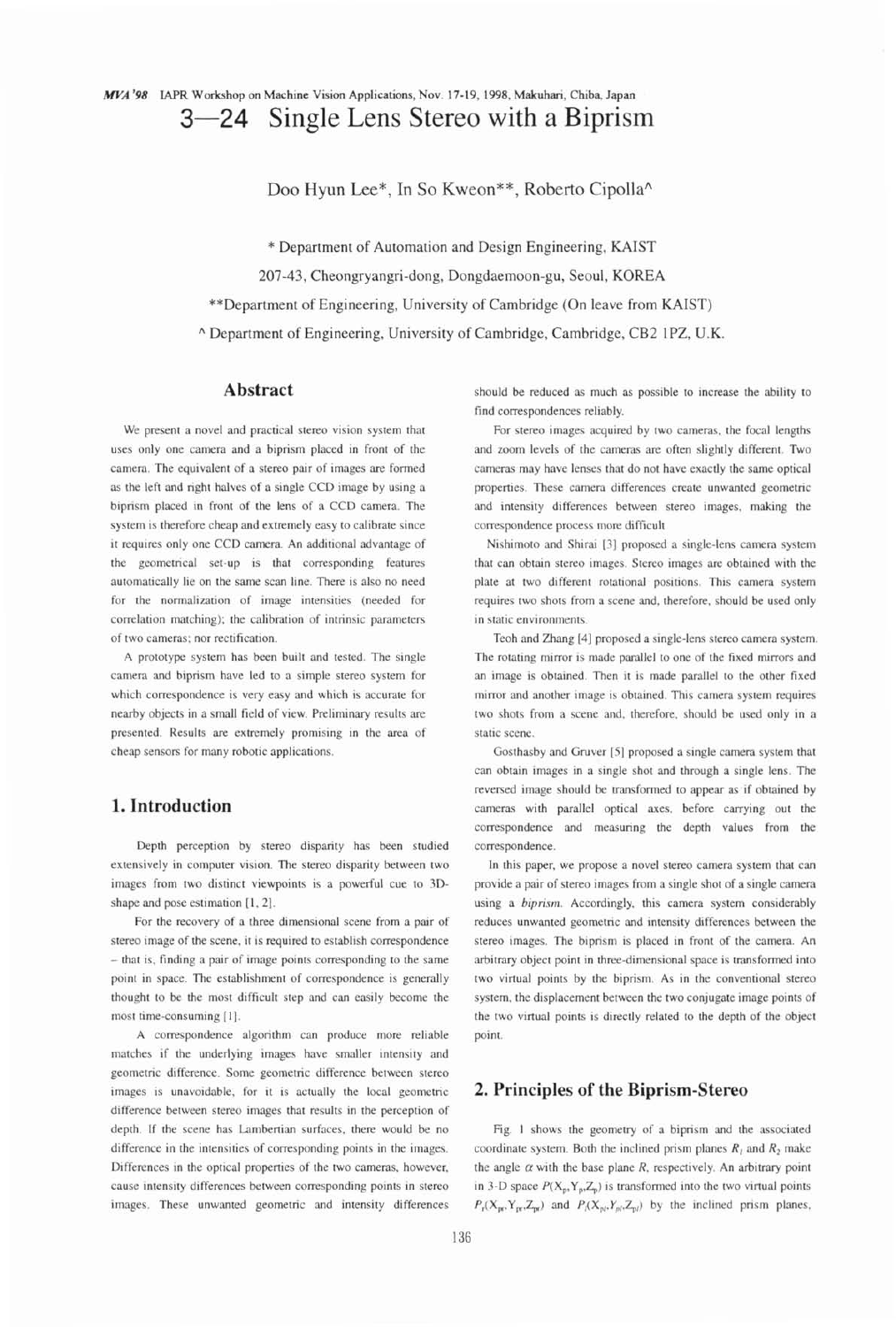respectively. That is, an object point in 3-D space is transformed into the two virtual points by the deviation  $\delta$ , which is determined by the angle  $\alpha$  and the index of refraction  $n$  of the biprism.

From the geometry of the biprism as shown in Fig. 1(a), we obtain

$$
\alpha = \theta_{1} + \theta_{2}, \ \delta = \theta_{1} + \theta_{2} - \alpha \ . \tag{1}
$$

In Fig. 1, a lens gathers all the light radiating from the two virtual points  $P$ , and  $P$ , and creates two corresponding image points  $m$ , and  $m_l$ . From equation (1), given the angle  $\alpha$  and the refractive index n, the basic relation for the biprism is given by [7, 8]

$$
n = \frac{\sin((\alpha + \delta)/2)}{\sin(\alpha/2)}
$$
 (2)

where  $\delta$  is the angle between a 3-D point and one of the two virtual points. The deviation of biprism  $\delta$ , as a function of  $\alpha$  and n, defines the field of view of the biprism.



(a) The geometry of the biprism



(b) Perspective projection of two virtual points on the image plane

#### Fig. 1 Principles of the biprism

In Fig. 1(b), the geometric relationship between the 3-D point  $(X_p, Y_p, Z_p)$  and the two virtual 3-D points, created by the biprism, can be represented by simple transformations: 1) For the virtual point  $P_r(X_{pr}, Y_{pr}, Z_{pr})$ 

$$
\begin{bmatrix} X_{pr} \\ Y_{pr} \\ Z_{pr} \end{bmatrix} = \begin{bmatrix} 1 & 0 & \tan \delta \\ 0 & 1 & 0 \\ 0 & 0 & 1 \end{bmatrix} \begin{bmatrix} X_p \\ Y_p \\ Z_p \end{bmatrix}
$$
 (3)

2) For the virtual point  $P_l(X_{pl}, Y_{pl}, Z_{pl})$ 

$$
\begin{bmatrix} X_{pl} \\ Y_{pl} \\ Z_{pl} \end{bmatrix} = \begin{bmatrix} 1 & 0 & -\tan \delta \\ 0 & 1 & 0 \\ 0 & 0 & 1 \end{bmatrix} \begin{bmatrix} X_p \\ Y_p \\ Z_p \end{bmatrix}
$$
 (4)

Let us define the disparity of the biprism as the translation distance between the two virtual points. From equation (3) and (4), we obtain

$$
D = X_{pr} - X_{pl} = 2Z_p \tan \delta . \tag{5}
$$

Equation (5) indicates that the distance between the two virtual points becomes larger as a 3-D point moves farther away from the biprism. Therefore, we can obtain the scene depth, given the distance between the two transformed points. Now, we define the distance between the two virtual points as a function of the disparity on the image plane. From perspective projection of the two virtual points, we obtain

$$
u_r = \frac{\alpha_u}{Z} X_{pr} + u_0 \qquad u_l = \frac{\alpha_u}{Z} X_{pl} + u_0 \tag{6}
$$

where  $Z = Z_p + t_z$  and  $t_z$  is the distance between the biprism

center and the optical center of camera.

The corresponding image disparity becomes

$$
d = u_r - u_l = \frac{\alpha_u}{Z}(X_{pr} - X_{pl}) = \frac{2\alpha_u Z_p \tan \delta}{t_z + Z_p} \,. \tag{7}
$$

Equation (7) can be rewritten as

$$
d = \frac{2\alpha_* \tan \delta (Z - t_i)}{Z} \tag{8}
$$

Once the corresponding points in the left and the right image of a biprism-image are found and the internal parameters of camera and biprism are known, the depth can be determined by equation (8). From equation (8), we observe that the disparity is constant independent of the location in the scene if  $t = 0$ .

Fig. 2 shows the equivalent stereo camera system to a biprism stereo system. The virtual cameras are located on the virtual optical axis represented by the line  $O_p \rightarrow P_{22}$  and  $O_p \rightarrow P_{21}$ . The effective baseline distance of the biprism-stereo, B, is defined by

$$
B = 2t_z \tan \delta \tag{9}
$$

As shown in Fig. 2(b), the active image plane of the left and right virtual camera is formed by the left and right halves of the image plane, respectively. In other words, regions  $\Phi$  and  $\Phi$ ,  $\Phi$  and 3 comprise the field of view of the left and right virtual camera. Overlap between the two fields of view defines the field of view (FOV) of biprism, which is related to the deviation  $\delta$ :

$$
-\delta \le FOV \le \delta \tag{10}
$$

A 3D point in the region 1 has the two corresponding transformed points, whereas any points out of the FOV do not have the corresponding points though they have the transformed points.

Since the two virtual points have the same  $Y_p$ ,  $Z_p$  in 3D space, epipolar lines in biprism-stereo images are parallel. As illustrated in Fg. 3, the equivalent stereo images are coplanar and parallel to their baseline. In other words, the images are rectified. An example biprism-stereo image pair is shown in Fig. 4.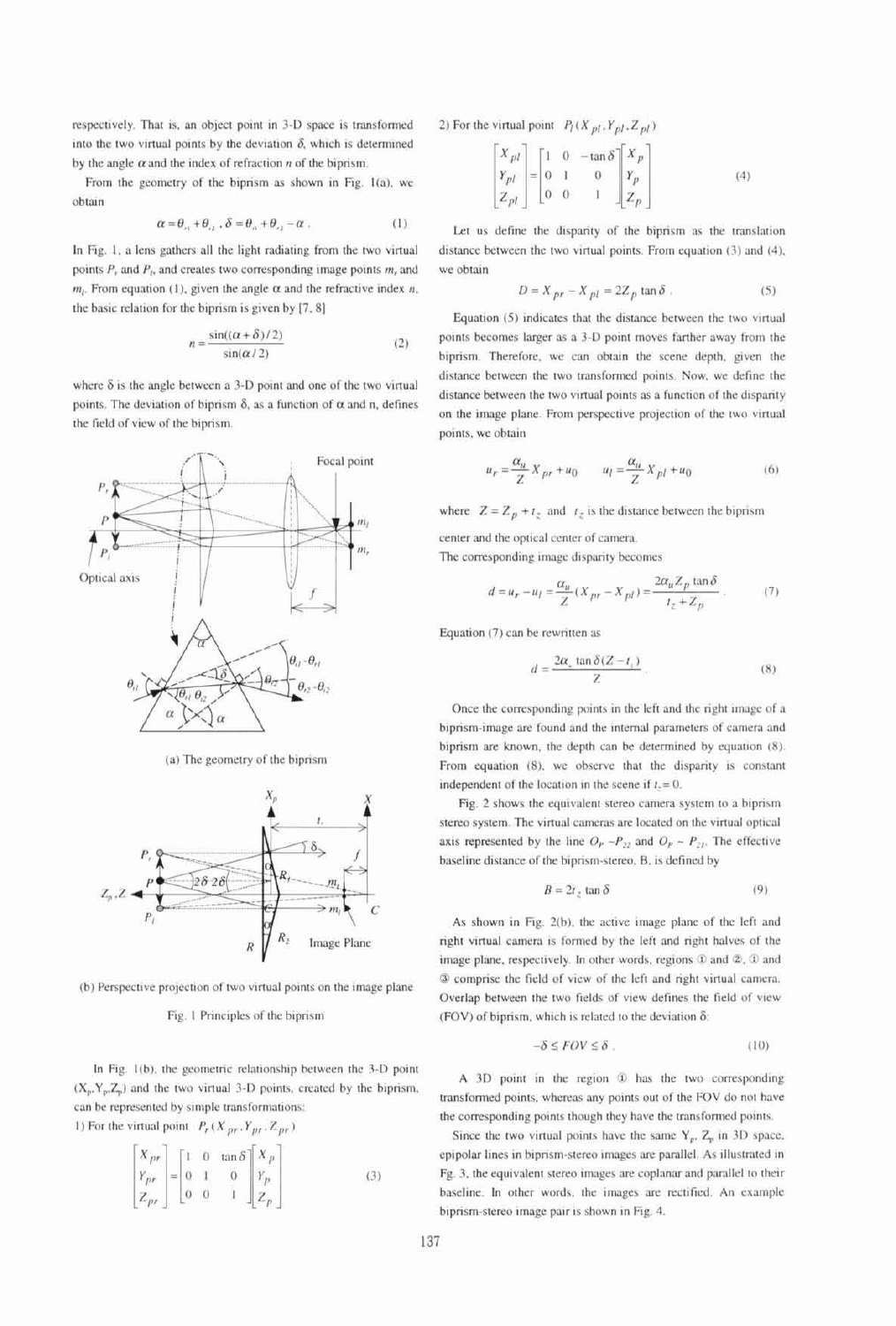The disparity with respect to the new image centers of the virtual cameras is proportional to the inverse of depth as for conventional stereo systems with two parallel cameras. For the biprism-stereo system, however. the disparity with respect to the original image center of the camera satisfies equation (8).



Fig. 2 The equivalent stereo system to the biprism stereo



Fig. 3 The rectified images of two virtual camera **u** (column)



Fig. 4 Parallel epipolar lines in a pair of biprism-stereo image

# **3. Experimental Results**

### **3-1 Disparity Map**

This section presents some disparity maps of real objects. which are computed from correspondences found automatically in a biprism-image. To obtain a biprism-image, a biprism is placed in front of a camera as shown in Fig. 5. For this particular prototype, distance between the optical center and the biprism,  $t$ , is 150 mm, and the biprism 1s designed to have an declination angle of 12.4 degrees. Therefore, the effective baseline distance is 38.8 mm.

As we explored in the previous section, the distance between two corresponding points  $m_r(u_r,v_r)$  and  $m_l(u_l,v_l)$  in the image plane is proportional to the distance between the two virtual points transformed by the biprism in the camera coordinate.

A simple cross-correlation technique is used for matching. For this particular experiment, we use a 25 x 25 window to compute the sum of squared differences. Fig. 6 and Fig. 7 show an input biprism-image and the computed disparity map.







(a) An input biprism image (b) Computed disparity map Fig. 6 A disparity map computed from the biprism stereo image for a textured light bulb.





(a) An Input biprism image (b) Computed disparity map Fig. 7 A disparity map computed from the biprism stereo image

#### **3-2 Euclidean Depth**

In the previous section, we presented a method to compute the depth map using only the disparity. To obtain Euclidean depth, however, it is necessary to know the intrinsic parameters of the camera and biprism. Fig. 8 shows a stereo image pair and a